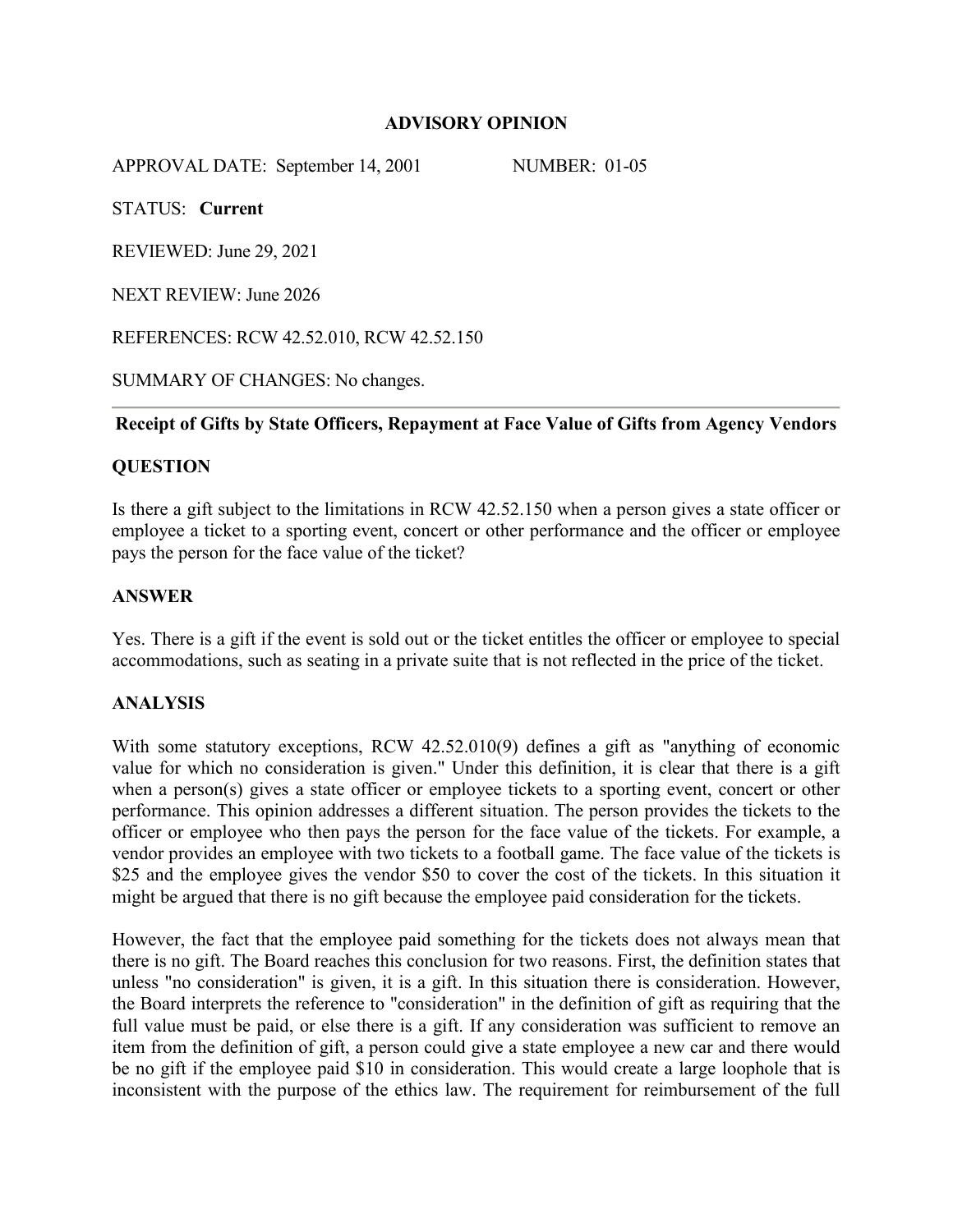value of an item is also supported by one of the exceptions to the definition of gift. RCW 42.52.010(9)(i) excludes from the definition of gift: "Discounts available to an individual as a member of an employee group, occupation, or similar broad-based group[.]" If full consideration were not required, there would be no need to exclude discounts from the definition of gift. Moreover, only certain discounts are excluded from the definition—those available to "an individual as a member of an employee group, occupation, or similar broad-based group". Thus, there is no gift if a car dealer offers a state employee the same discount that is available to the general public.

The second reason that there may be a gift is that the value of the ticket may be greater than the amount paid. There are two situations when the tickets may have a greater value than the ticket price. The first is if the event is sold out. In this instance the employee could not attend the event but for the fact that someone has provided the ticket. The opportunity to attend the event means that the value of the ticket exceeds the face value of the ticket. The second situation is when the ticket entitles the employee to special accommodations, such as seating in a private suite that is not reflected in the price of the ticket.

Some private companies, non-profit entities, or governmental organizations hold or lease private suites at sports and performing arts venues. These private suites entitle the holder to a set number of event tickets and exclusive use of suite facilities and related amenities during the event. These amenities may include better seating or food and beverages that are not available without cost to regular ticket holders. While provided at no charge to the suite holder, the event tickets normally have a face value that is tied to the price of a publicly available seat located adjacent to the private suite. In this case, the value of a seat in the private suite is greater than the face value of the ticket. This is true not only because of the special amenities, but also because of the opportunity to sit in the suite which is not available to the general public.

Thus, there is a gift if an officer or employee receives a ticket to a sold out event or is entitled to special accommodations—even though the officer or employee pays the face value of the ticket. For this reason, RCW 42.52.150 applies. RCW 42.52.150 imposes limits on the gifts state officers and employees may accept. In addition, RCW 42.52.150(4) imposes stricter limitations on officers and employees who participate in regulatory and contractual matters—so called "section 4" employees.

With regard to section 4 employees, RCW 42.52.150(4) prohibits the receipt of any gifts except those listed in the statute. Indeed, section 4 employees are prohibited from accepting some items that normally fall outside the definition of gift in RCW 42.52.010(9). RCW 45.52.150(4)(g). Applying these provisions, there are only two instances in which section 4 employees may accept tickets for which full value has not been paid.

First, a section 4 employee may accept: "Items from *family members or friends* where it is clear beyond a reasonable doubt that the *gift was not made as part of any design to gain or maintain influence* in the agency of which the recipient is an officer or employee<sup>[.]"</sup> RCW  $42.52.010(19)(a)$ (emphasis added); RCW  $42.52.150(4)(g)$ . It is important to note that this exception is limited to gifts from family and friends and the Board will be skeptical of a claim that a vendor is a friend of the state employee responsible for the vendor's contracts. Moreover,